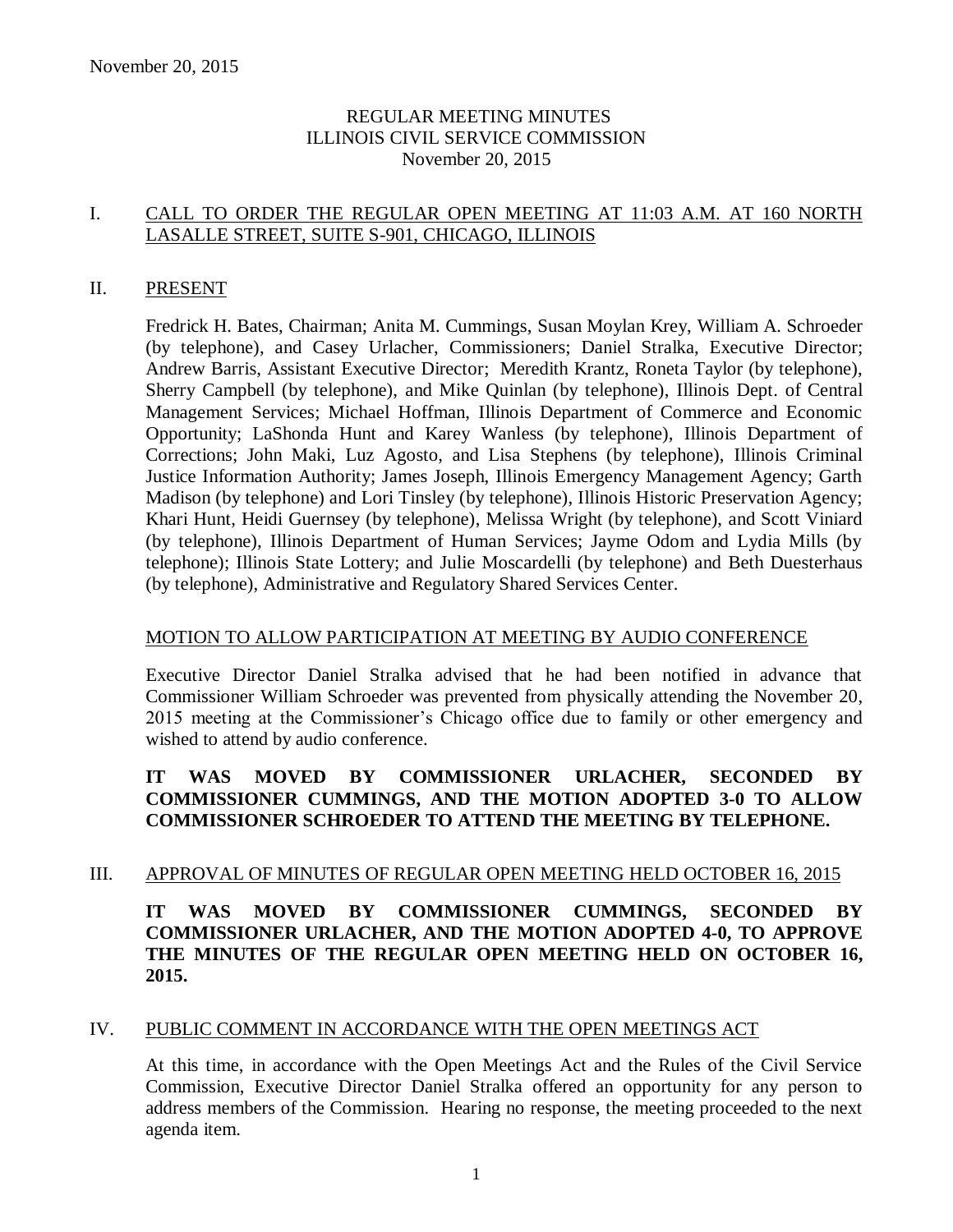#### $V<sub>1</sub>$ EXEMPTIONS UNDER SECTION  $4d(3)$  OF THE PERSONNEL CODE

# A. Report on Exempt Positions from Department of Central Management Services

|               | Total            | Number of Exempt |
|---------------|------------------|------------------|
| <u>Agency</u> | <b>Employees</b> | Positions        |
|               |                  |                  |
|               |                  |                  |
|               |                  |                  |
|               |                  |                  |
|               |                  |                  |
|               |                  |                  |
|               |                  |                  |
|               |                  |                  |
|               |                  |                  |
|               |                  |                  |
|               |                  |                  |
|               |                  |                  |
|               |                  |                  |
|               |                  |                  |
|               |                  |                  |
|               |                  |                  |
|               |                  |                  |
|               |                  |                  |
|               |                  |                  |
|               |                  |                  |
|               |                  |                  |
|               |                  |                  |
|               |                  |                  |
|               |                  |                  |
|               |                  |                  |
|               |                  |                  |
|               |                  |                  |
|               |                  |                  |
|               |                  |                  |
|               |                  |                  |
|               |                  |                  |
|               |                  |                  |
|               |                  |                  |
|               |                  |                  |
|               |                  |                  |
|               |                  |                  |
|               |                  |                  |
|               |                  |                  |
|               |                  |                  |
|               |                  |                  |
|               |                  |                  |
|               |                  |                  |
|               |                  |                  |
|               |                  |                  |
|               |                  |                  |
|               |                  |                  |
|               |                  |                  |
|               |                  |                  |
|               |                  |                  |
|               |                  |                  |
|               |                  |                  |
|               |                  |                  |
|               |                  |                  |
|               |                  |                  |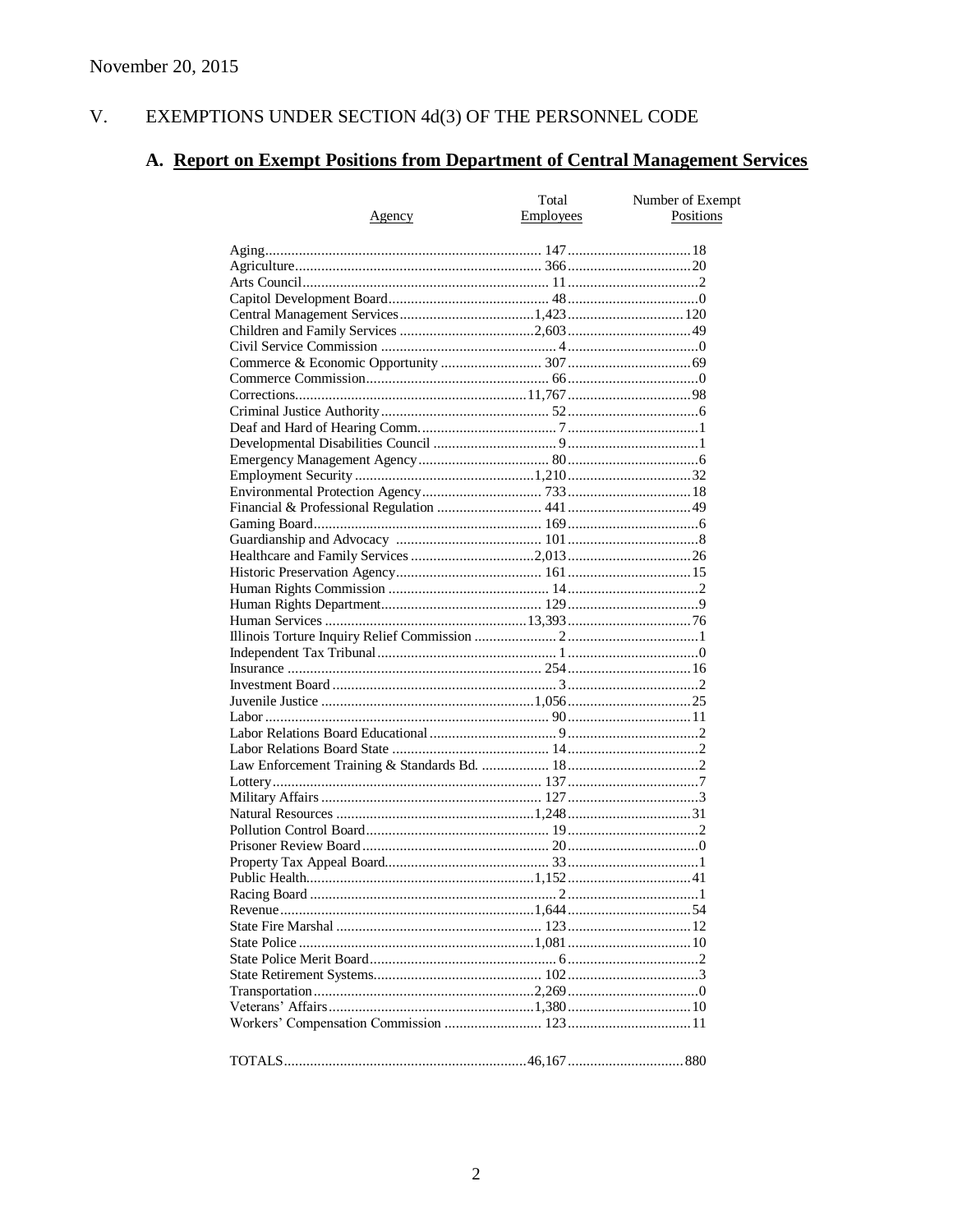#### **B. Governing Rule – Section 1.142 Jurisdiction B Exemptions**

- a) The Civil Service Commission shall exercise its judgment when determining whether a position qualifies for exemption from Jurisdiction B under Section 4d(3) of the Personnel Code. The Commission will consider any or all of the following factors inherent in the position and any other factors deemed relevant to the request for exemption:
	- 1) The amount and scope of principal policy making authority;
	- 2) The amount and scope of principal policy administering authority;
	- 3) The amount of independent authority to represent the agency, board or commission to individuals, legislators, organizations or other agencies relative to programmatic responsibilities;
	- 4) The capability to bind the agency, board or commission to a course of action;
	- 5) The nature of the program for which the position has principal policy responsibility;
	- 6) The placement of the position on the organizational chart of the agency, board or commission;
	- 7) The mission, size and geographical scope of the organizational entity or program within the agency, board or commission to which the position is allocated or detailed.
- b) The Commission may, upon its own action after 30 days notice to the Director of Central Management Services or upon the recommendation of the Director of the Department of Central Management Services, rescind the exemption of any position that no longer meets the requirements for exemption set forth in subsection (a). However, rescission of an exemption shall be approved after the Commission has determined that an adequate level of managerial control exists in exempt status that will insure responsive and accountable administrative control of the programs of the agency, board or commission.
- c) For all positions currently exempt by action of the Commission, the Director of Central Management Services shall inform the Commission promptly in writing of all changes in essential functions, reporting structure, working title, work location, position title, position number or specialized knowledge, skills, abilities, licensure or certification.
- d) Prior to granting an exemption from Jurisdiction B under Section 4d(3) of the Personnel Code, the Commission will notify the incumbent of the position, if any, of its proposed action. The incumbent may appear at the Commission meeting at which action is to be taken and present objections to the exemption request.

(Source: Amended at 34 Ill. Reg. 3485, effective March 3, 2010)

\* \* \*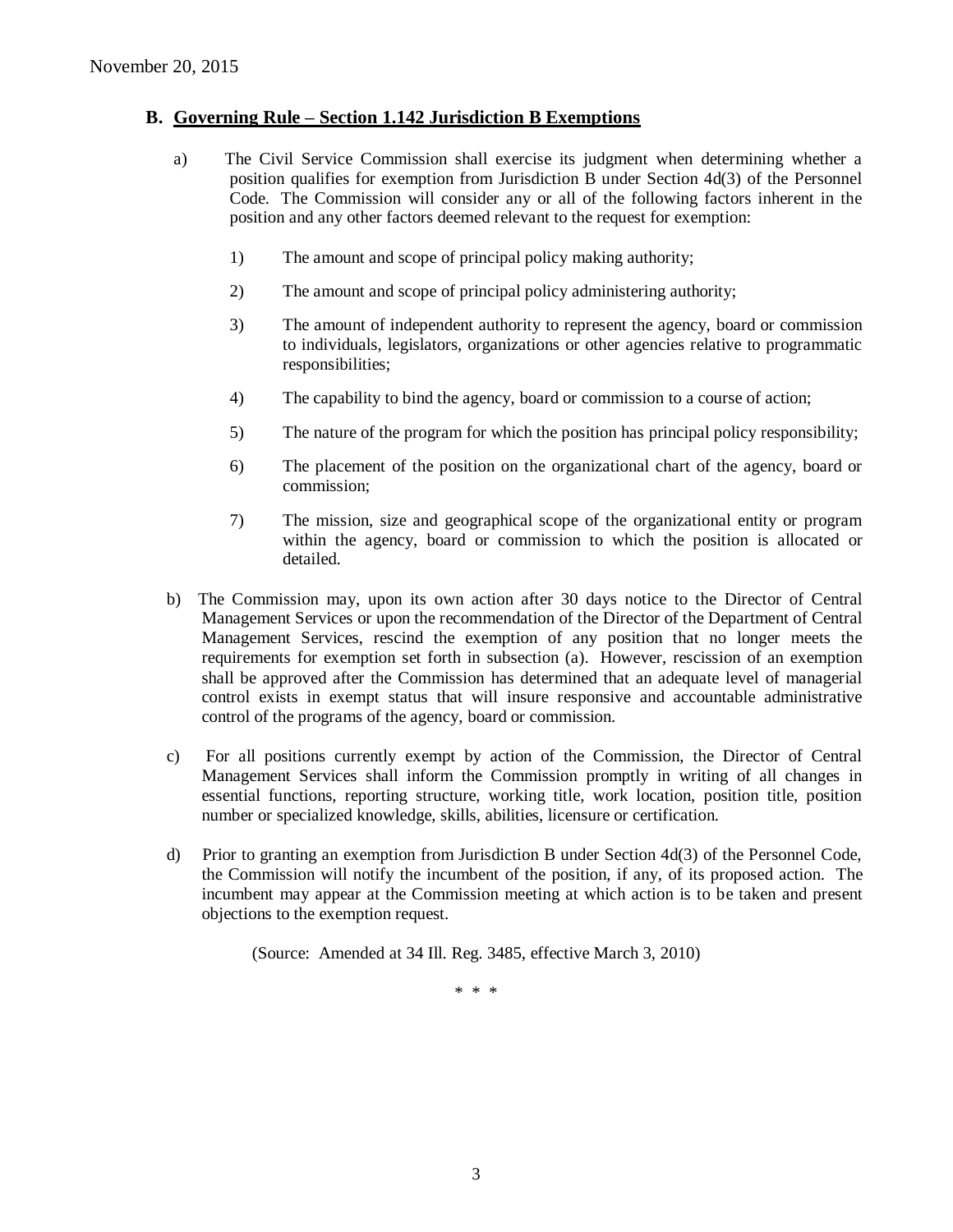## **C. Requests for 4d(3) Exemption**

Executive Director Daniel Stralka reported the following:

- $\triangleright$  As to Item C, this is a request for the Director of the Illinois Targeted Violence Prevention Program at the Criminal Justice Information Authority (CJIA), a position that reports to the Executive Director. This position was continued since the September meeting for the agency to provide information about the nature of the program. That was finally submitted to the Commission and it indicates this is a program with its roots in the U.S. Department of Homeland Security. This program is part of a broader program to empower local authorities in the fight to prevent violent extremism. The Governor's Homeland Security Advisor has recommended that this program be housed in CJIA. For these reasons, Staff recommended approval of this request. Director John Maki concurred with this summary. Commissioner Cummings inquired about the vacant exempt positions at the CJIA. The Director indicated that they will be filled shortly, especially in light of recent events.
- $\triangleright$  As to Item D, this is a request to reestablish the exemption for the Division Manager of Historic Sites at the Illinois Historic Preservation Agency (IHPA), a position that reports to the agency Director. This position was initially granted an exemption in 2011; had its exemption rescinded at the request of the agency in 2013; and is now seeking to reestablish it. The position has principal policy responsibility for 56 historic sites and monuments throughout the State of Illinois. There has been no material change to its responsibilities since first granted an exemption. For these reasons, Staff recommended approval of this request.
- $\triangleright$  As to Item E, this is a request for a Chief Legal Officer at IHPA, a position that reports to the agency Director. This position has principal policy responsibility for all legal activities affecting the agency. The Commission has traditionally approved such requests so Staff recommended approval of this request. Commissioner Cummings inquired about the position's status, and Lori Tinsley indicated it has been filled provisionally.
- $\triangleright$  As to Item F, this is a request for a Legislative Liaison position at the Department of the Lottery, a position that reports to the Communications Director who reports to the Director. This position will regularly communicate in the course of their employment with members and staff of the General Assembly for the purpose of influencing legislative action. This will be the only exempt Legislative Liaison at the Lottery and the agency indicated that should be a sufficient number. For these reasons, Staff recommended approval of this request. Commissioner Cummings inquired if the positon was presently vacant. Jayme Odom indicated it would be filled. Commissioner Urlacher asked for clarification that the agency was seeking one such position and Jayme Odom confirmed that.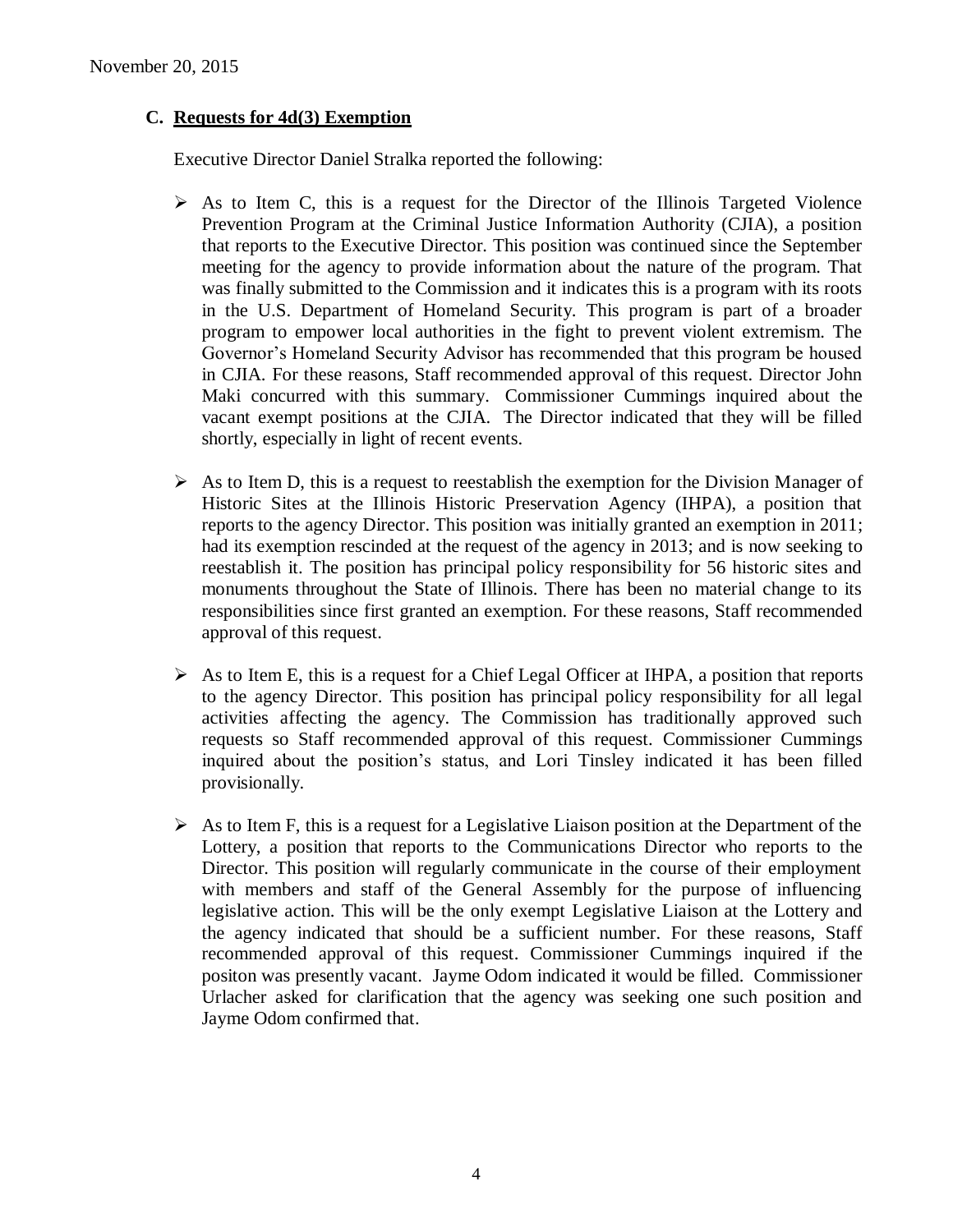## **IT WAS MOVED BY COMMISSIONER CUMMINGS, SECONDED BY COMMISSIONER URLACHER, AND THE MOTION ADOPTED 5-0, TO GRANT THE EXEMPTION REQUESTS FOR THE FOLLOWING POSITIONS:**

- **C: Director-Targeted Violence Prevention Program (Illinois Criminal Justice Information Authority)**
- **D: Manager of Historic Sites (Illinois Historic Preservation Agency)**
- **E: Chief Legal Counsel (Illinois Historic Preservation Agency)**
- **F: Legislative Liaison (Lottery)**

## **The following 4d(3) exemption requests were granted on November 20, 2015:**

#### **C. Illinois Criminal Justice Information Authority**

| <b>Position Number</b>  | 40070-50-05-700-00-01                         |
|-------------------------|-----------------------------------------------|
| <b>Position Title</b>   | Senior Public Service Administrator           |
| Bureau/Division         | <b>Targeted Violence Prevention Program</b>   |
| <b>Functional Title</b> | Director-Targeted Violence Prevention program |
| Incumbent               | Vacant                                        |
| Supervisor              | <b>Executive Director</b>                     |
| Location                | <b>Cook County</b>                            |

#### **D. Illinois Historic Preservation Agency**

| <b>Position Number</b>  | $4007 - 48 - 20 - 000 - 00 - 01$            |
|-------------------------|---------------------------------------------|
| <b>Position Title</b>   | Senior Public Service Administrator         |
| <b>Functional Title</b> | Manager of Historic Sites                   |
| Incumbent               | Vacant                                      |
| Supervisor              | Deputy Director who reports to the Director |
| Location                | <b>Sangamon County</b>                      |

## **E. Illinois Historic Preservation Agency**

 $\overline{a}$ 

| <b>Position Number</b>  | 40070-48-00-400-00-01               |
|-------------------------|-------------------------------------|
| <b>Position Title</b>   | Senior Public Service Administrator |
| <b>Functional Title</b> | <b>Chief Legal Counsel</b>          |
| Incumbent               | <b>Garth Madison</b>                |
| Supervisor              | Director                            |
| Location                | <b>Sangamon County</b>              |

<sup>&</sup>lt;sup>1</sup> Exemption was granted December 16, 2011 and rescinded for extended vacancy on February 15, 2013.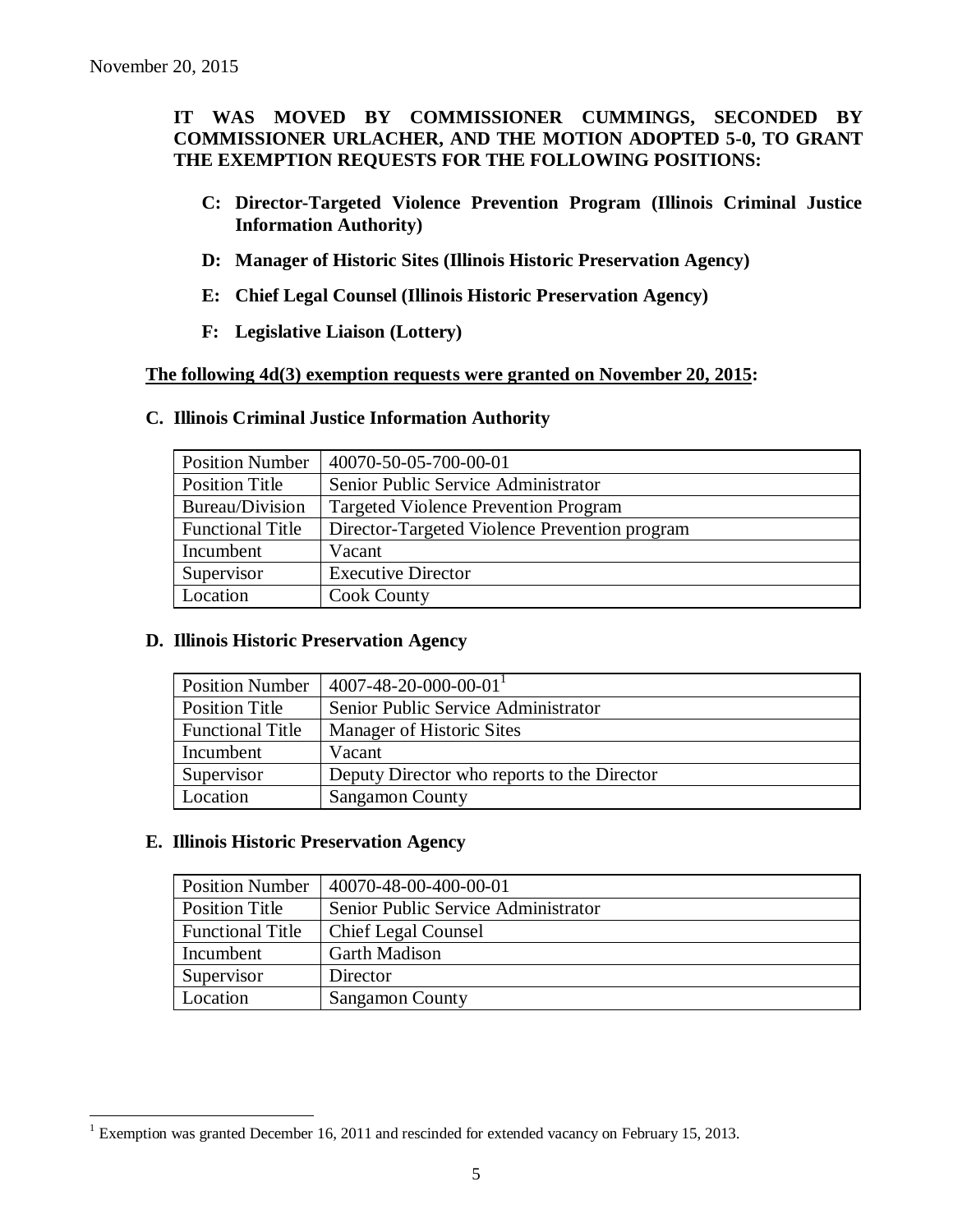| <b>Position Number</b>  | 37015-45-04-200-00-01                               |
|-------------------------|-----------------------------------------------------|
| <b>Position Title</b>   | <b>Public Service Administrator</b>                 |
| <b>Functional Title</b> | Legislative Liaison                                 |
| Incumbent               | Vacant                                              |
| Supervisor              | Communications Director who reports to the Director |
| Location                | <b>Sangamon County</b>                              |

## **F. Illinois Department of Lottery**

## **G. Proposed Rescissions in accordance with Section 1.142(b) of the Rules of the Civil Service Commission**

As to the proposed rescissions, Executive Director Stralka noted that the details regarding these proposed rescissions are included on the agenda. It is Commission Staff's position that an adequate level of managerial control would exist in exempt status for all these proposed rescissions.

 $\triangleright$  The Staff's concerns surrounding Items G10 and G11 were resolved or otherwise disposed of prior to the meeting. Therefore, the Staff recommendation was to deny the rescission of these items.

## **IT WAS MOVED BY COMMISSIONER KREY, SECONDED BY COMMISSIONER URLACHER, AND THE MOTION ADOPTED 5-0 TO DENY THE RESCISSION OF 4D(3) EXEMPTION FOR THE FOLLOWING POSITIONS:**

## **G10: IOCI Media Administrator – Publications (Central Mgmt. Services) G11: IOCI Media Administrator – Visual Media (Central Mgmt. Services)**

 $\triangleright$  The respective agencies indicated that they have no objection to the rescissions of Items G4, G5, G6, G7, G8, G9, G14, G15, G17 and G19. Therefore, the Staff recommendation was to rescind the 4d(3) exemption for these items.

## **IT WAS MOVED BY COMMISSIONER SCHROEDER, SECONDED BY COMMISSIONER KREY, AND THE MOTION ADOPTED 5-0 TO RESCIND THE 4D(3) EXEMPTION FOR THE FOLLOWING POSITIONS:**

- **G4: Statewide Print Manager (Central Management Services)**
- **G5: BCCS, Agency Relations Manager (Central Management Services)**
- **G6: IOCI Media Administrator – Manager (Central Management Services)**
- **G7: IOCI Media Administrator – DCEO (Central Management Services)**
- **G8: IOCI Media Administrator – DNR (Central Management Services)**
- **G9: IOCI Media Administrator – EPA (Central Management Services)**
- **G14: Director, Governor's Office of New Americans (Human Services)**
- **G15: Immigrant Welcoming Center (Human Services)**
- **G17: Legislative Liaison (Public Health)**
- **G19: Human Resources Director (Revenue)**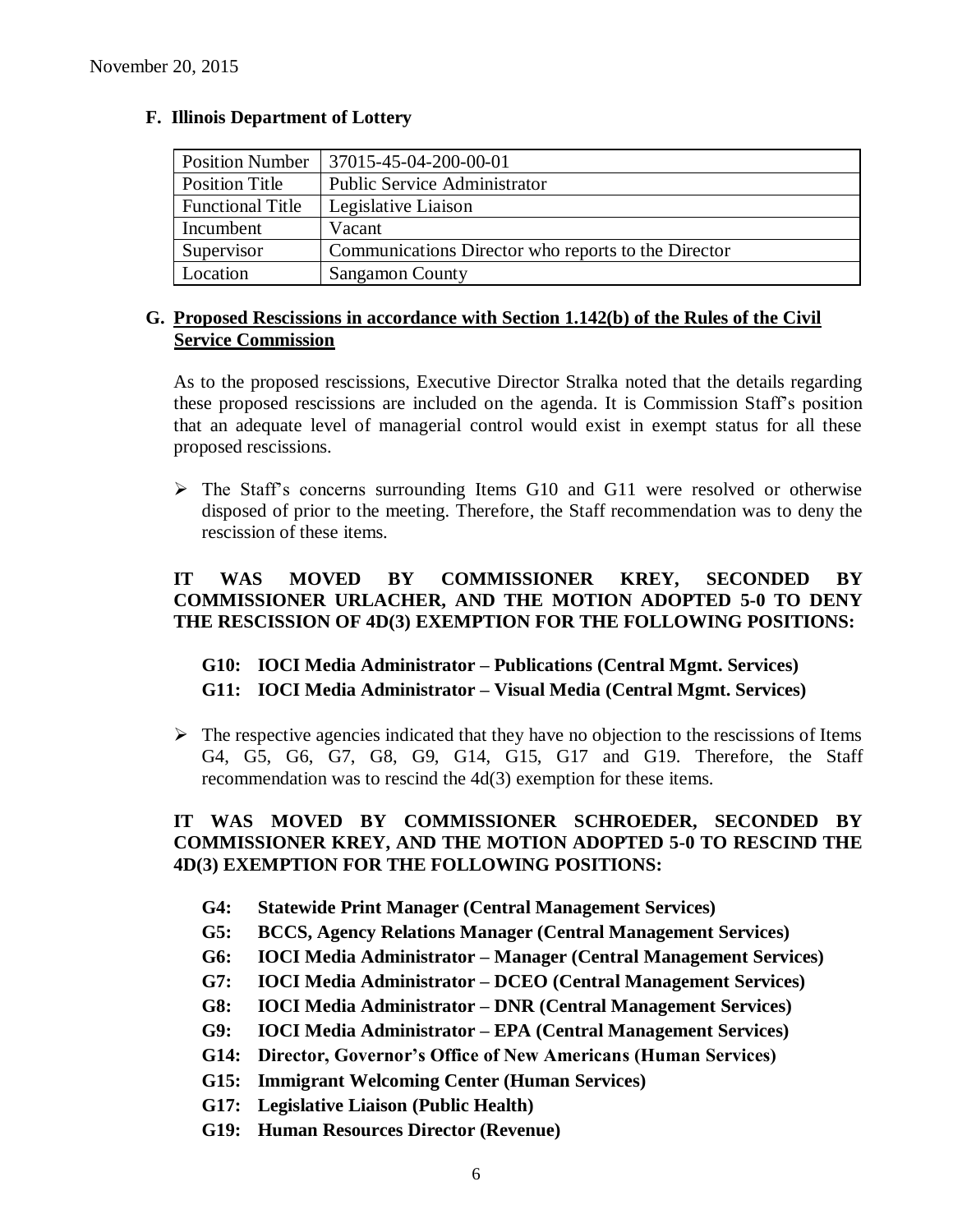$\triangleright$  Items G1-G3 were all continued matters and were originally included because the underlying programs which supported these exemptions initially were eliminated or changed subsequent to their approval by position description clarification. The clarifications were significant enough to call into question their continued eligibility for exemption. Items G1 and G2 are positions at the Department of Corrections that were originally exempted based on the Meritorious Good Time prisoner early release program. That program was disbanded but the exemptions continued. After researching this matter, the end result is that these positions still retain principal policy responsibility for agency activities that were the program's essence – earned good time and sentence credit and electronic detention of prisoners. Since the program exists, but no longer in formal name, and is the responsibility of these positions, the Staff recommendation was to deny the rescission of these items.

## **IT WAS MOVED BY COMMISSIONER CUMMINGS, SECONDED BY COMMISSIONER URLACHER, AND THE MOTION ADOPTED 5-0 TO DENY THE RESCISSION OF 4D(3) EXEMPTION FOR THE FOLLOWING POSITIONS:**

- **G1: Chief Public Safety Officer (Corrections)**
- **G2: Public Safety Officer Liaison (Corrections)**
- $\triangleright$  Item G3 is a position at the Department of Revenue that was originally exempted as the head of the Local Government Services bureau in 2004. By clarification it was changed to the head of the Customer Service Bureau which is what prompted it being included. The agency then reclarified the position description back to Local Government Services so the Staff recommendation was to deny the rescission of this item.

## **IT WAS MOVED BY COMMISSIONER SCHROEDER, SECONDED BY COMMISSIONER KREY, AND THE MOTION ADOPTED 5-0 TO DENY THE RESCISSION OF 4D(3) EXEMPTION FOR THE FOLLOWING POSITION:**

#### **G3: Customer Service (Revenue)**

 $\triangleright$  Item G12 is a Citizen Response position at the Environmental Protection Agency and has been vacant for almost three years. Staff recommendation was to continue this item to the May 20, 2016 meeting.

## **IT WAS MOVED BY COMMISSIONER CUMMINGS, SECONDED BY COMMISSIONER URLACHER, AND THE MOTION ADOPTED 5-0 TO CONTINUE TO MAY 20, 2016 THE PROPOSED 4D(3) EXEMPTION RESCISSION FOR THE FOLLOWING POSITION:**

#### **G12: Citizen Response (Environmental Protection Agency)**

 $\triangleright$  Item G13 is the State Historian/Manager at the Illinois Historic Preservation Agency (IHPA) and has been vacant for four and a half years. It has been on four previous agendas for this reason. It is noteworthy that there remains pending legislation that would materially affect the operational status of the IHPA.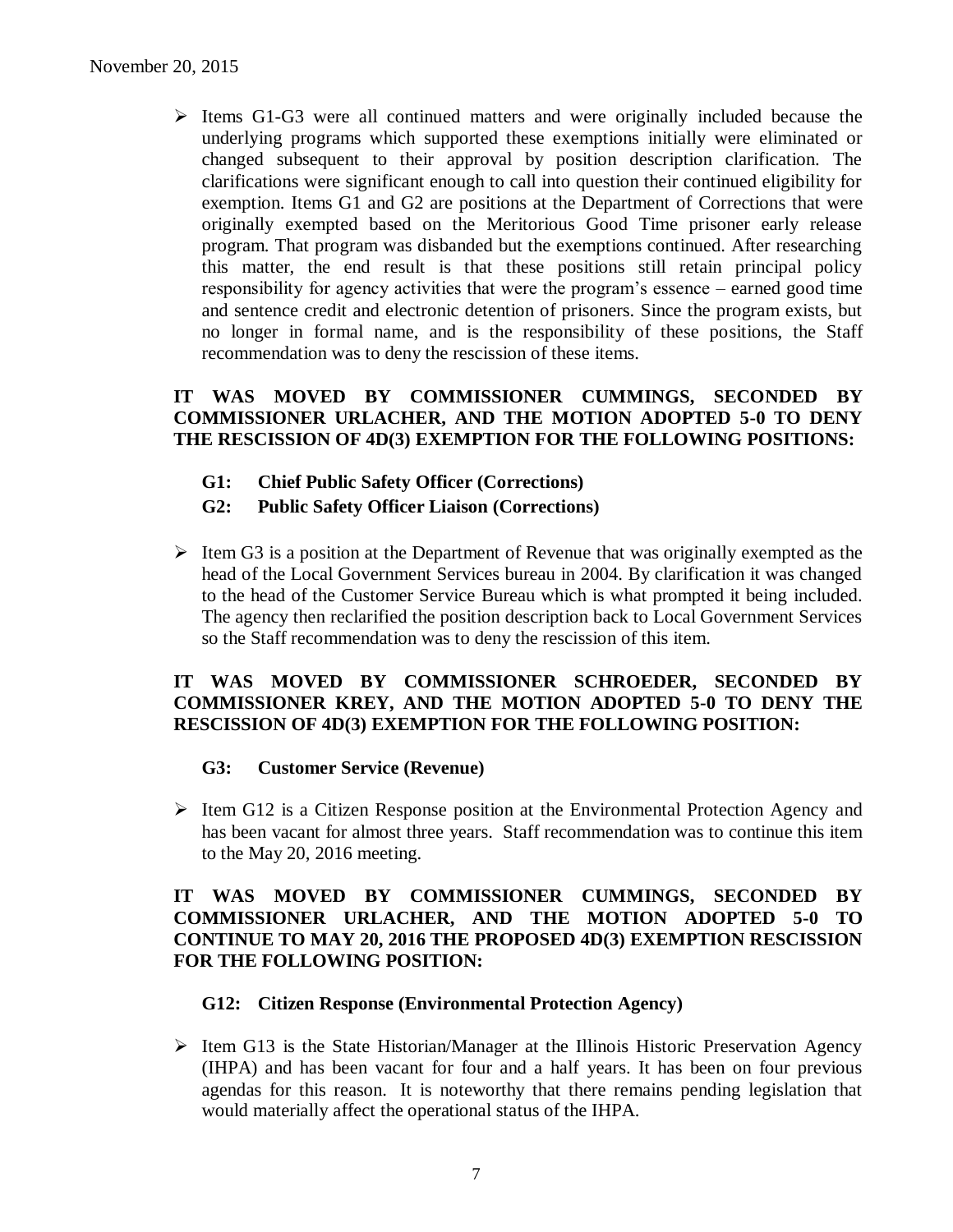Garth Madison indicated that he was formerly the General Counsel for the IHPA and has recently been appointed as the Acting Executive Director. As to this position, he indicated it is statutorily important and already qualifies for a principal policy exemption. The exemption history pre-dates him but he noted that the agency has made attempts to fill the position, notably in 2014. The IHPA was unable to fill it at that time due to the lack of qualified candidates. This position has very particular qualifications, requiring both a substantive historian background as well as significant administrative knowledge. Garth Madison also noted that the Administration is presently searching for a new Director of the Abraham Lincoln Presidential Library and Museum (ALPLM) and that position needs to be filled first as it is appropriate for it to have input as to the new State Historian. Commissioner Cummings inquired if the position was funded for this year, and Garth Madison indicated it was.

## **IT WAS MOVED BY COMMISSIONER KREY, SECONDED BY COMMISSIONER URLACHER, AND THE MOTION ADOPTED 5-0 TO CONTINUE TO MAY 20, 2016 THE PROPOSED 4D(3) EXEMPTION RESCISSION FOR THE FOLLOWING POSITION:**

## **G13: State Historian/Manager ALPLM Research and Collections (Historic Preservation Agency)**

 $\triangleright$  Item G16 is the Director of the Bureau of Pharmacy and Clinical Support at the Department of Human Services (DHS) and has been vacant for three and a half years.

Khari Hunt indicated that this position also requires a specific set of both substantive pharmaceutical skills as well as administrative capabilities. Candidates with these qualities can command a higher salary in the open market than DHS is capable of providing. The agency is going to recruit for this position in pharmacy trade organizations and pharmacy schools. Scott Viniard added that DHS in general has difficulty filling regular pharmacist positions.

Chairman Bates opined that both this position as well as the State Historian position has been vacant for too long. Scott Viniard noted that the function has not gone unmanned as the prior incumbent has been retained on a personal service contract. Melissa Wright admitted that doing so has made the agency complacent and it will now step up efforts to fill this position.

## **IT WAS MOVED BY COMMISSIONER KREY, SECONDED BY COMMISSIONER URLACHER, AND THE MOTION ADOPTED 5-0 TO CONTINUE TO MAY 20, 2016 THE PROPOSED 4D(3) EXEMPTION RESCISSION FOR THE FOLLOWING POSITION:**

#### **G16: Director, Bureau of Pharmacy & Clinical Support (Human Services)**

 $\triangleright$  Item G18 is a Legislative Liaison position at the Department of Revenue (DOR). It was included for proposed rescission due to it being vacant and the agency having a large number of exempt positions in its legislative office. With the legislative guidance as to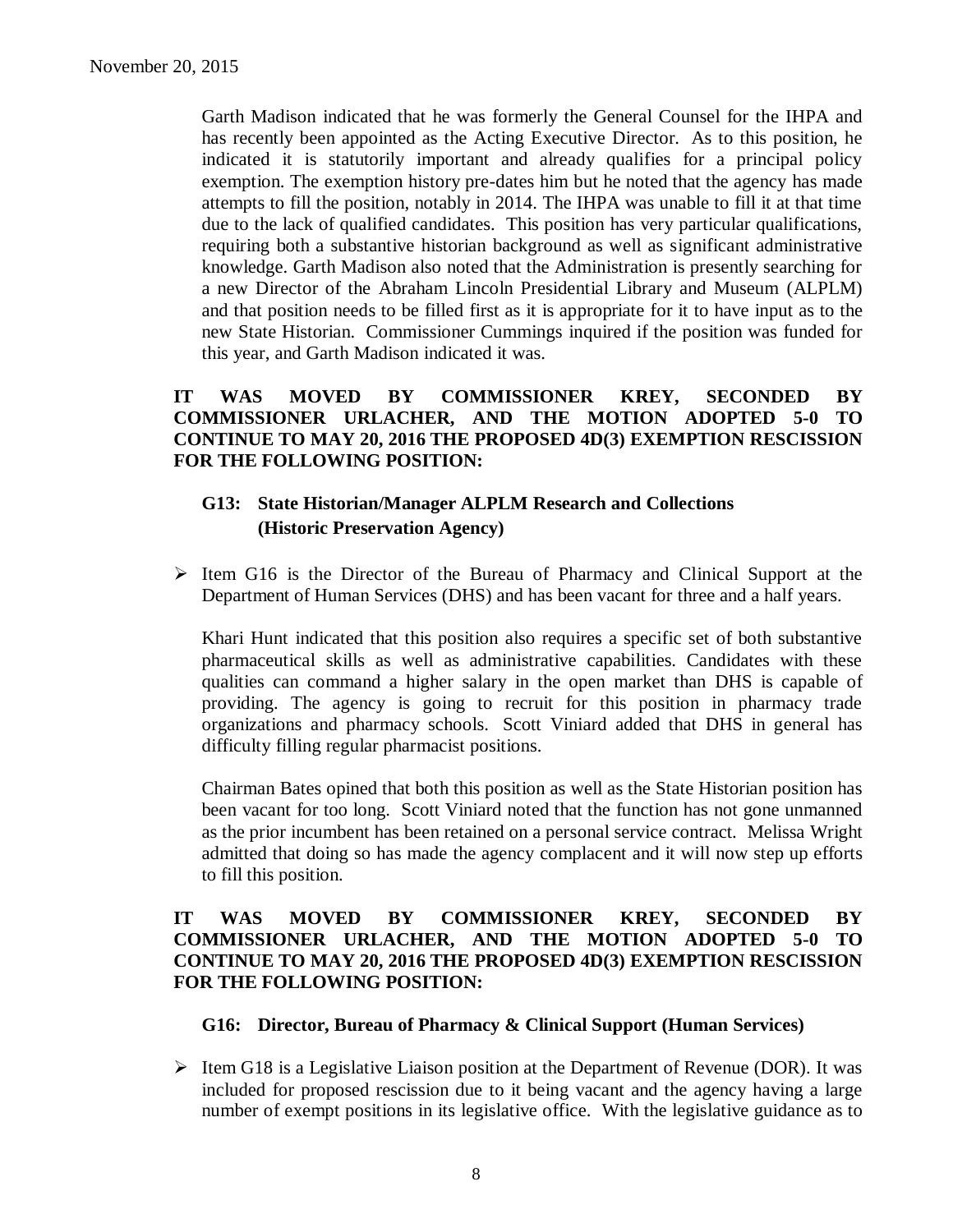the duties that qualify a position as a legislative liaison, Staff is monitoring agency exempt positions to ensure they meet the criteria. Staff had suggested to the agency that they should take this opportunity to review the organization and duties of the positions in the legislative office to ensure the exempt positions are all performing qualifying legislative liaison duties. The agency has agreed to do so but is seeking a continuance of this proposed rescission while it performs its review. Staff has no objection to this but cautions the agency that it should refrain from filling this position until its review is complete.

Julie Moscardelli, Administrative and Regulatory Shared Services Center, indicated that the agency was in agreement with this representation.

## **IT WAS MOVED BY COMMISSIONER CUMMINGS, SECONDED BY COMMISSIONER KREY, AND THE MOTION ADOPTED 5-0 TO CONTINUE TO MAY 20, 2016 THE PROPOSED 4D(3) EXEMPTION RESCISSION FOR THE FOLLOWING POSITION:**

## **G18: Legislative Liaison (Revenue)**

#### **The following 4d(3) exemption rescissions were denied on November 20, 2015:**

| <b>Item</b>    | <b>Position Number</b>                           | <b>Agency</b> | <b>Functional Title</b>                          |
|----------------|--------------------------------------------------|---------------|--------------------------------------------------|
| G1             | 40070-29-00-200-00-01 Corrections                |               | <b>Chief Public Safety Officer</b>               |
| G <sub>2</sub> | 40070-29-00-000-01-03 Corrections                |               | <b>Public Safety Officer Liaison</b>             |
| G <sub>3</sub> | 40070-25-83-000-00-01 Revenue                    |               | <b>Customer Service</b>                          |
|                | G10 40070-37-80-300-00-01 Central Mgmt. Services |               | <b>IOCI</b> Media Administrator-<br>Publications |
| G11            | 40070-37-80-400-00-01 Central Mgmt. Services     |               | <b>IOCI</b> Media Administrator-<br>Visual Media |

#### **The following 4d(3) exemptions were rescinded on November 20, 2015:**

| <b>Item</b>    | <b>Position Number</b>                         | <b>Agency</b> | <b>Functional Title</b>                         |
|----------------|------------------------------------------------|---------------|-------------------------------------------------|
| G <sub>4</sub> | 40070-37-01-000-40-01 Central Mgmt. Services   |               | <b>Statewide Print Manager</b>                  |
| G <sub>5</sub> | 40070-37-10-000-40-01 Central Mgmt. Services   |               | BCCS, Agency Relations Mgr.                     |
| G <sub>6</sub> | 40070-37-80-100-00-01 Central Mgmt. Services   |               | <b>IOCI</b> Media Admin. Manager                |
| G7             | 40070-37-80-100-01-05   Central Mgmt. Services |               | <b>IOCI</b> Media Admin.-DCEO                   |
| G <sub>8</sub> | 40070-37-80-100-01-12 Central Mgmt. Services   |               | <b>IOCI</b> Media Admin.-DNR                    |
| G <sub>9</sub> | 40070-37-80-100-01-20 Central Mgmt. Services   |               | <b>IOCI</b> Media Admin.-EPA                    |
| G14            | 40070-10-00-000-12-29 Human Services           |               | Director, Governor's Office of<br>New Americans |
| G15            | 40070-10-12-100-10-29 Human Services           |               | <b>Immigrant Welcoming Center</b>               |
| G17            | 37015-20-03-030-00-01 Public Health            |               | Legislative Liaison                             |
| G19            | 40070-25-45-000-00-01                          | Revenue       | <b>Human Resources Director</b>                 |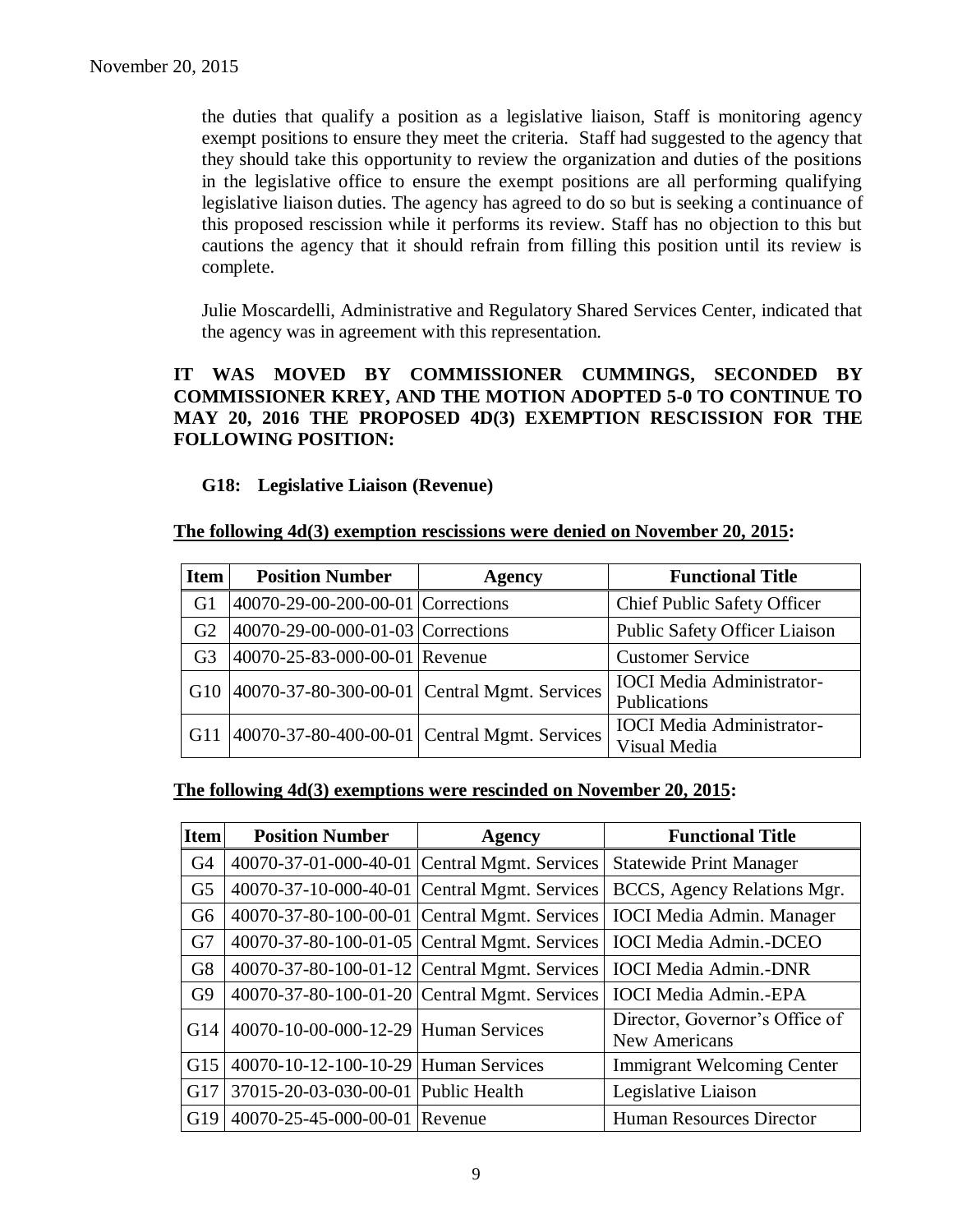| <b>Item</b> | <b>Position Number</b>                      | <b>Agency</b>                             | <b>Functional Title</b>                                       |
|-------------|---------------------------------------------|-------------------------------------------|---------------------------------------------------------------|
| G12         | 40070-46-00-200-00-03                       | Environmental<br><b>Protection Agency</b> | Citizen Response                                              |
| G13         | 40070-48-52-000-00-01 Historic Preservation |                                           | State Historian/Mgr. ALPLM<br><b>Research and Collections</b> |
| G16         | 40070-10-89-200-00-01 Human Services        |                                           | Director, Bureau of Pharmacy<br>& Clinical Support            |
| G18         | 37015-25-04-000-02-01 Revenue               |                                           | Legislative Liaison                                           |

## **The following proposed 4d(3) exemption rescissions were continued to May 20, 2016, on November 20, 2015:**

## VI. CLASS SPECIFICATIONS

#### **A. Governing Rule – Section 1.45 Classification Plan**

The Commission will review the class specifications requiring Commission approval under the Classification Plan and will approve those that meet the requirements of the Personnel Code and Personnel Rules and conform to the following accepted principles of position classification:

- a) The specifications are descriptive of the work being done or that will be done;
- b) Identifiable differentials are set forth among classes that are sufficiently significant to permit the assignment of individual positions to the appropriate class;
- c) Reasonable career promotional opportunities are provided;
- d) The specifications provide a reasonable and valid basis for selection screening by merit examinations;
- e) All requirements of the positions are consistent with classes similar in difficulty, complexity and nature of work.

#### **B. None submitted**

## **IT WAS MOVED BY COMMISSIONER CUMMINGS, SECONDED BY COMMISSIONER SCHROEDER, AND THE MOTION ADOPTED 5-0 TO DISAPPROVE ANY CLASS SPECIFICATIONS RECEIVED BY THE COMMISSION STAFF NOT CONTAINED IN THIS AGENDA TO ALLOW ADEQUATE STUDY.**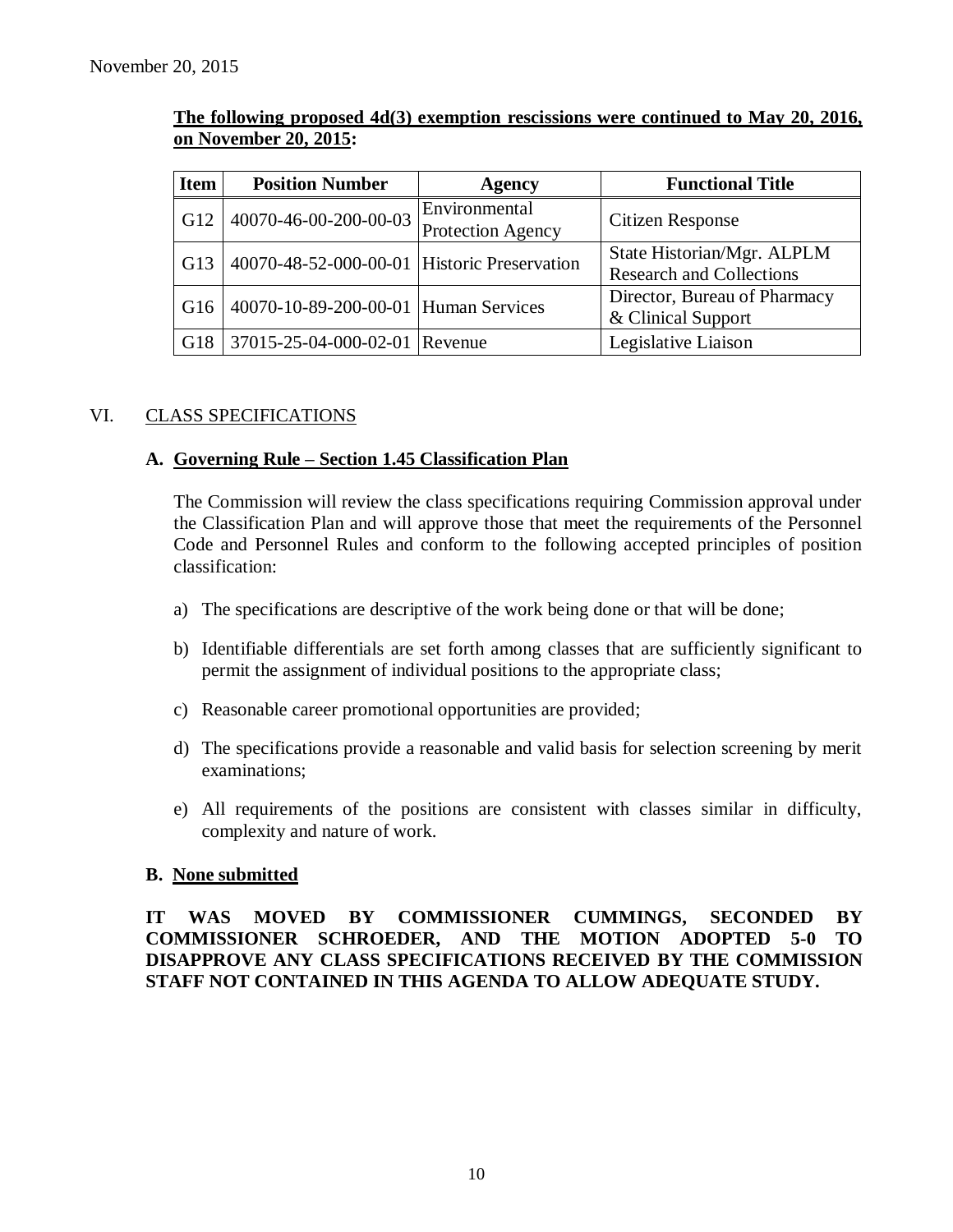#### VII. PERSONNEL RULES

#### **A. Civil Service Commission Governing Rule – Section 1.310 Personnel Rules**

The Commission has power to disapprove new rules or amendments to existing rules submitted by the Director of Central Management Services. Such proposed new rules or amendments of existing rules submitted to the Commission shall be accompanied by a report of proceedings attending the prior public hearing required by law with respect to them. If the Commission does not disapprove new rules or any amendment to existing rules within 30 days following the receipt from the Director of Central Management Services, the new rules or amendments have the force and effect of law after filing by the Director with the Secretary of State.

#### **B. None submitted**

**IT WAS MOVED BY COMMISSIONER CUMMINGS, SECONDED BY COMMISSIONER URLACHER, AND THE MOTION ADOPTED 5-0 TO DISAPPROVE ANY AMENDMENTS TO PERSONNEL RULES RECEIVED BY THE COMMISSION STAFF BUT NOT CONTAINED IN THIS AGENDA TO ALLOW ADEQUATE STUDY.** 

#### VIII. MOTION TO CLOSE A PORTION OF THE MEETING

**IT WAS MOVED BY COMMISSIONER KREY, SECONDED BY COMMISSIONER URLACHER, AND BY ROLL CALL VOTE THE MOTION ADOPTED 5-0 TO CLOSE A PORTION OF THE MEETING PURSUANT TO SUBSECTIONS 2(c)(1), 2(c)(4), AND 2(c)(11) OF THE OPEN MEETINGS ACT.**

| <b>BATES</b>    | YES- | <b>CUMMINGS</b>      | <b>YES</b> |
|-----------------|------|----------------------|------------|
| KREY            | YES- | <b>SCHROEDER YES</b> |            |
| <b>URLACHER</b> | YES. |                      |            |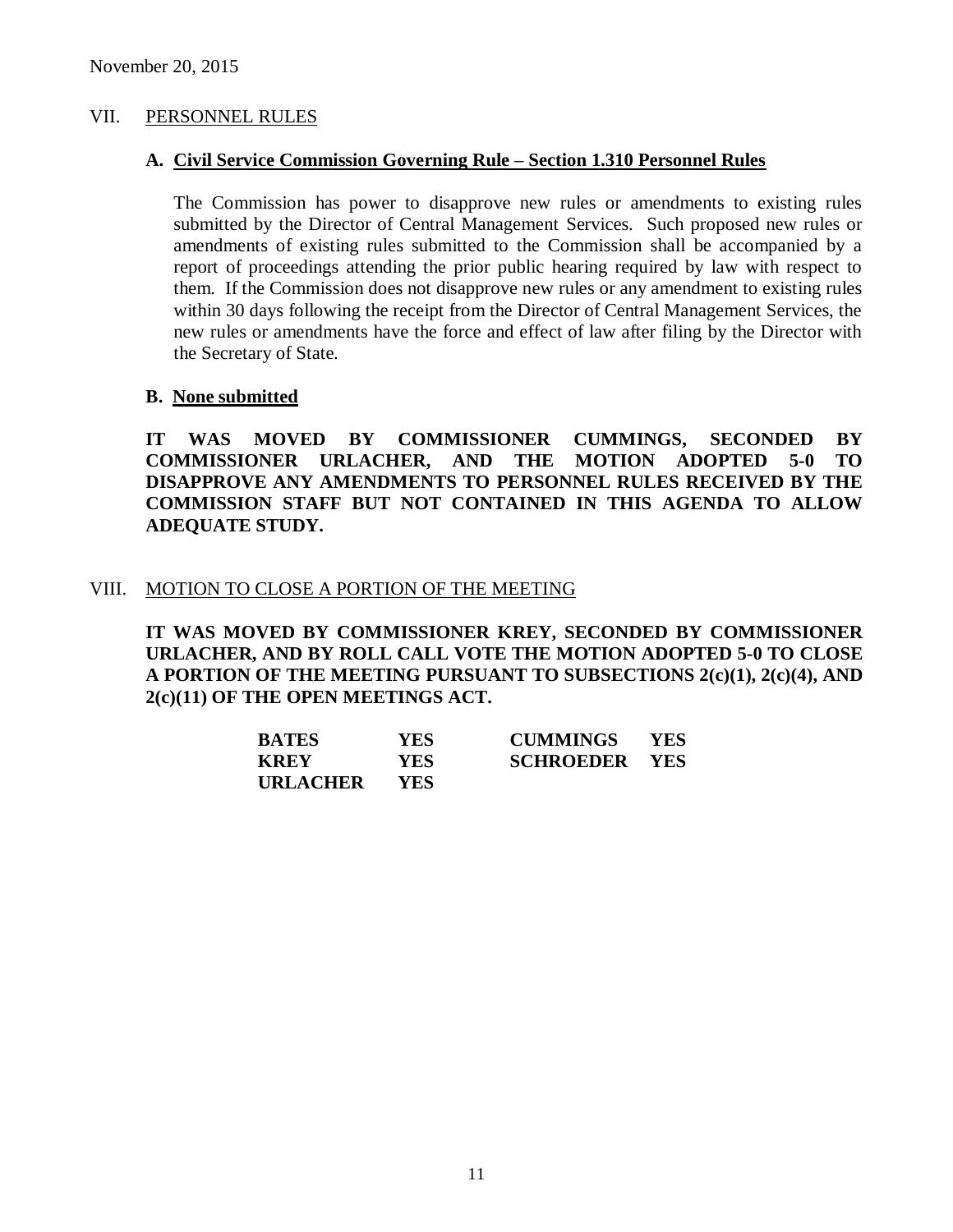## IX. RECONVENE THE OPEN MEETING

Upon due and proper notice the regular open meeting of the Illinois Civil Service Commission was reconvened at 160 North LaSalle Street, Suite S-901, Chicago, Illinois at 11:50 a.m.

#### **PRESENT**

Fredrick H. Bates, Chairman; Anita M. Cummings, Susan Moylan Krey, William A. Schroeder (by telephone), and Casey Urlacher, Commissioners; Daniel Stralka, Executive Director; and Andrew Barris, Assistant Executive Director.

Commissioner William Schroeder authorized Executive Director Daniel Stralka to sign his name on the signature sheets for the appeals under discussion this month.

## X. NON-MERIT APPOINTMENT REPORT

Set forth below is the number of consecutive non-merit appointments made by each department as reported by Central Management Services:

| Agency                                | 9/30/15        | 10/31/15       | 10/31/14 |
|---------------------------------------|----------------|----------------|----------|
| Agriculture                           | 6              | 4              |          |
| Arts Council                          |                | 0              |          |
| <b>Central Management Services</b>    | 3              | $\mathfrak{D}$ | 0        |
| <b>Children and Family Services</b>   |                |                | っ        |
| <b>Employment Security</b>            |                | 0              |          |
| <b>Healthcare and Family Services</b> |                | 3              |          |
| <b>Historic Preservation Agency</b>   | 3              | $\mathfrak{D}$ |          |
| <b>Human Services</b>                 | 12             | 12             |          |
| Insurance                             |                | O              |          |
| <b>Natural Resources</b>              | 40             | 9              | 10       |
| Public Health                         |                | 0              |          |
| Revenue                               | 6              |                |          |
| <b>State Retirement Systems</b>       | 3              | 3              |          |
| Transportation                        | $\overline{2}$ | 3              |          |
| Workers' Compensation Commission      | $\overline{2}$ | 3              |          |
| <b>Totals</b>                         | 86             | 43             | 18       |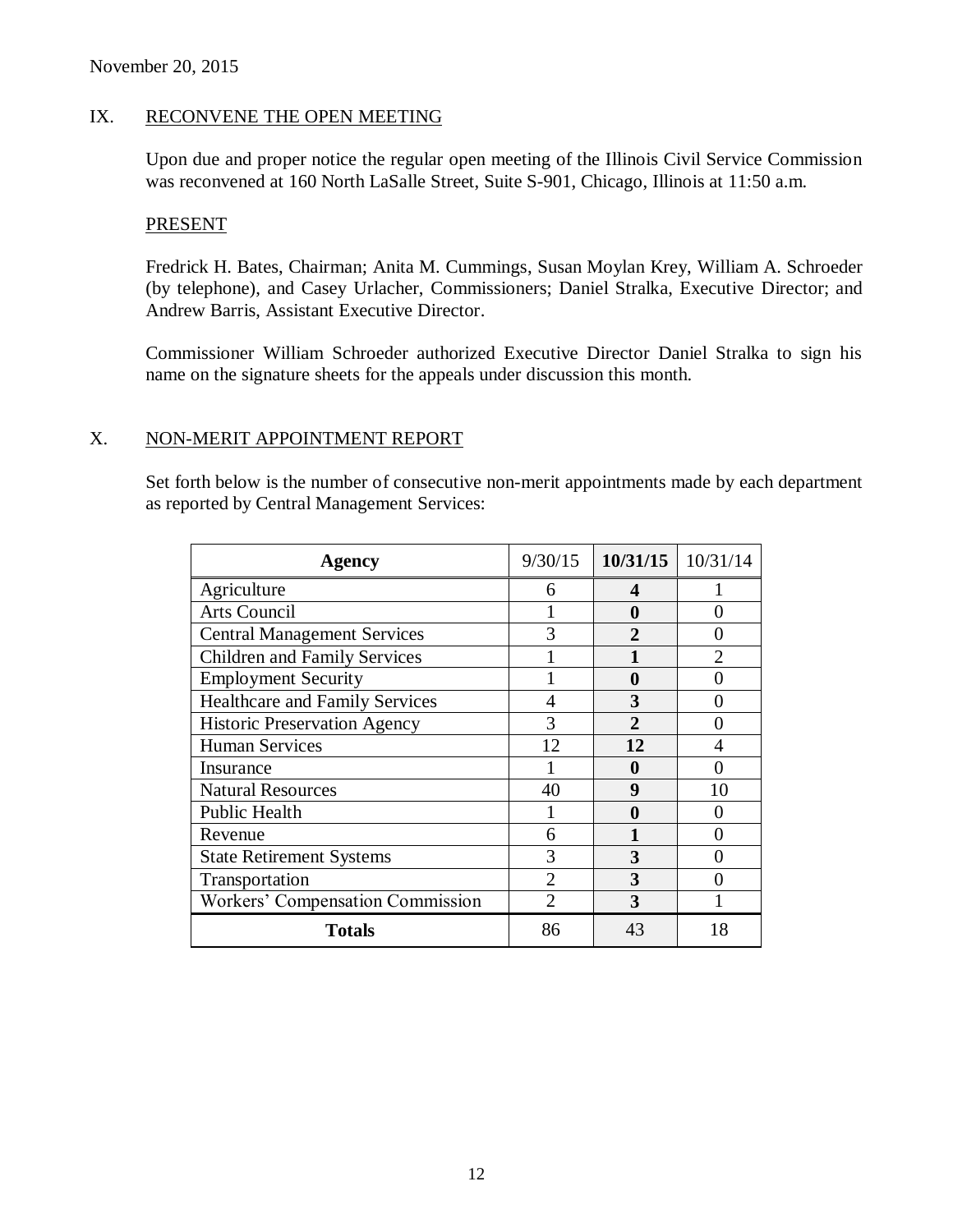#### XI. PUBLICLY ANNOUNCED DECISIONS RESULTING FROM APPEALS

#### **DA-4-15**

| Employee              | Janis J. Hand         | <b>Appeal Date</b>   | 07/07/14          |
|-----------------------|-----------------------|----------------------|-------------------|
| $\blacksquare$ Agency | <b>Human Services</b> | <b>Decision Date</b> | 11/06/15          |
| Appeal Type           | Discharge             | Proposal for         | Discharge upheld. |
| ALJ                   | <b>Andrew Barris</b>  | Decision             |                   |

**IT WAS MOVED BY COMMISSIONER SCHROEDER, SECONDED BY COMMISSIONER URLACHER, AND BY ROLL CALL VOTE OF 5-0 THE MOTION ADOPTED TO AFFIRM AND ADOPT THE FINDINGS OF FACT OF SAID PROPOSAL AND PARTIALLY AFFIRM AND ADOPT THE CONCLUSIONS OF LAW OF SAID PROPOSAL WHILE MODIFYING THE RECOMMENDATION THAT DISCHARGE IS THE APPROPRIATE LEVEL OF DISCIPLINE TO BE IMPOSED. THE PARTIALLY PROVEN CHARGES WARRANT A 90-DAY SUSPENSION PLUS THE DURATION OF THE SUSPENSION PENDING DISCHARGE IN CONSIDERATION OF HAND'S ALMOST 24 YEARS OF CONTINUOUS SERVICE AND THE FACT THAT THE PROVEN CHARGES REFLECTED MINIMAL UNINTENTIONAL MISTAKES IN WHICH THERE WAS NO EVIDENCE OF HARM CAUSED TO OTHERS.**

| <b>BATES</b>    | YES. | <b>CUMMINGS</b>      | <b>YES</b> |
|-----------------|------|----------------------|------------|
| <b>KREY</b>     | YES. | <b>SCHROEDER YES</b> |            |
| <b>URLACHER</b> | YES. |                      |            |

**DA-42-15**

| Employee                | Theresa M. Bisluk    | <b>Appeal Date</b>   | 04/08/15                     |
|-------------------------|----------------------|----------------------|------------------------------|
| Agency                  | Revenue              | <b>Decision Date</b> | 11/05/15                     |
| Appeal Type   Discharge |                      | Proposal for         | 25-day suspension in lieu of |
| ALJ                     | <b>Andrew Barris</b> | Decision             | discharge.                   |

**IT WAS MOVED BY COMMISSIONER SCHROEDER, WITH NO SECOND, FOR A 10-DAY SUSPENSION IN LIEU OF DISCHARGE. THE MOTION FAILED.**

**IT WAS MOVED BY COMMISSIONER URLACHER, SECONDED BY COMMISSIONER KREY, AND BY ROLL CALL VOTE OF 4-1 THE MOTION ADOPTED TO AFFIRM AND ADOPT THE PROPOSAL FOR DECISION OF THE ADMINISTRATIVE LAW JUDGE THAT THE PARTIALLY PROVEN CHARGES WARRANT A 25-DAY SUSPENSION FOR THE REASONS SET FORTH IN THE PROPOSAL FOR DECISION DATED NOVEMBER 5, 2015.**

| <b>BATES</b>    | YES-       | <b>CUMMINGS</b>     | <b>YES</b> |
|-----------------|------------|---------------------|------------|
| <b>KREY</b>     | <b>YES</b> | <b>SCHROEDER NO</b> |            |
| <b>URLACHER</b> | <b>YES</b> |                     |            |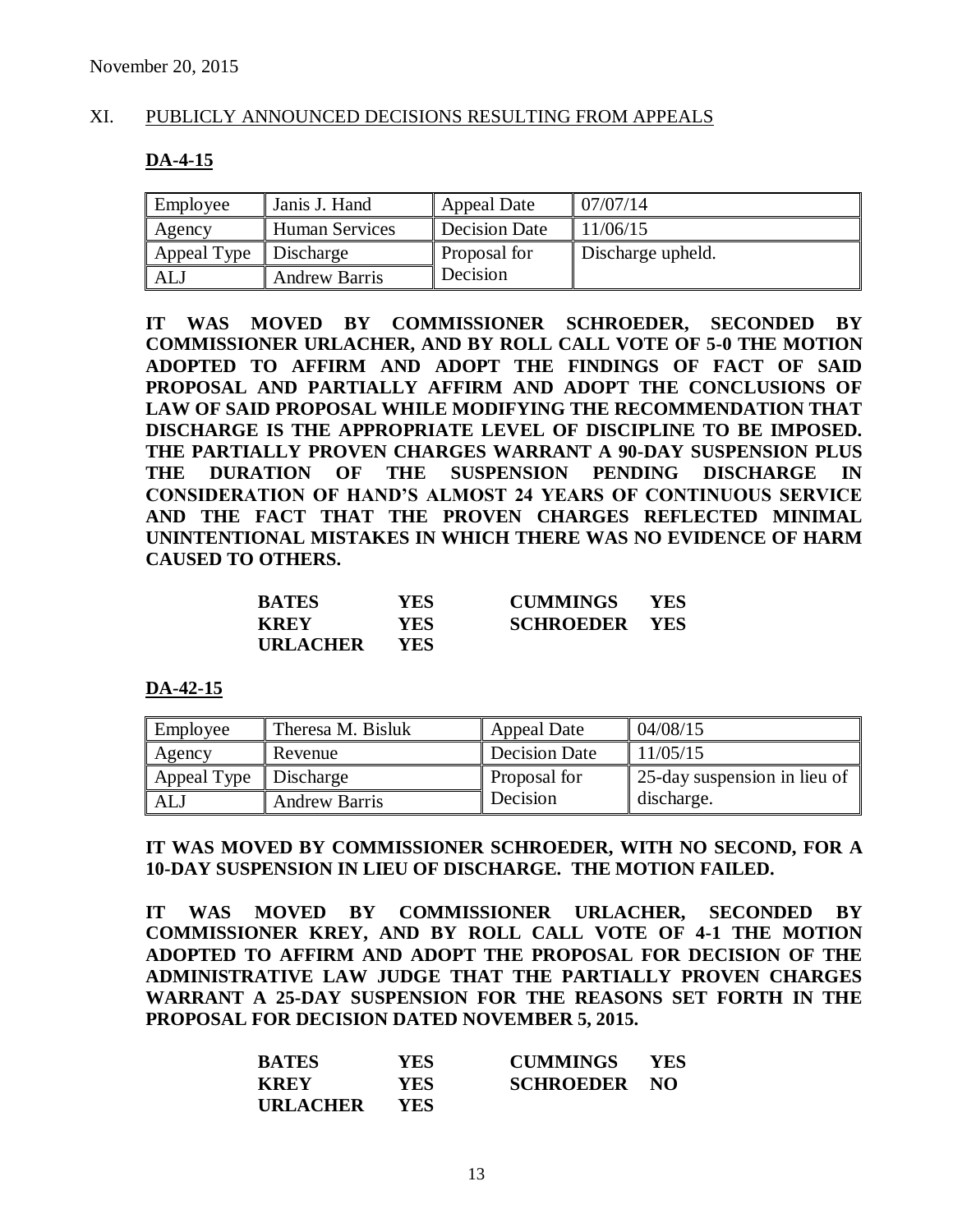## **DA-47-15**

| Employee                | Nicole D. King        | <b>Appeal Date</b>   | 05/26/15          |
|-------------------------|-----------------------|----------------------|-------------------|
| Agency                  | <b>Human Services</b> | <b>Decision Date</b> | 10/22/15          |
| Appeal Type   Discharge |                       | Proposal for         | Discharge upheld. |
| <b>ALJ</b>              | <b>Andrew Barris</b>  | Decision             |                   |

**IT WAS MOVED BY COMMISSIONER URLACHER, SECONDED BY COMMISSIONER SCHROEDER, AND BY ROLL CALL VOTE OF 5-0 THE MOTION ADOPTED TO AFFIRM AND ADOPT THE PROPOSAL FOR DECISION OF THE ADMINISTRATIVE LAW JUDGE TO UPHOLD THE DISCHARGE FOR THE REASONS SET FORTH IN THE PROPOSAL FOR DECISION DATED OCTOBER 22, 2015.**

| <b>BATES</b>    | YES. | <b>CUMMINGS</b>      | <b>YES</b> |
|-----------------|------|----------------------|------------|
| <b>KREY</b>     | YES. | <b>SCHROEDER YES</b> |            |
| <b>URLACHER</b> | YES. |                      |            |

#### XII. APPEALS TERMINATED WITHOUT DECISION ON THE MERITS

## **DA-16-16**

| Employee                | Lisa Simmons          | <b>Appeal Date</b>   | 09/24/15              |
|-------------------------|-----------------------|----------------------|-----------------------|
| Agency                  | <b>Human Services</b> | <b>Decision Date</b> | 10/14/15              |
| Appeal Type   Discharge |                       | <b>Proposal for</b>  | Dismissed; withdrawn. |
| AL.                     | <b>Andrew Barris</b>  | Decision             |                       |

#### **S-19-16**

| Employee    | Jason Clark    | <b>Appeal Date</b> | 10/13/15              |
|-------------|----------------|--------------------|-----------------------|
| Agency      | Corrections    | Decision Date      | 10/20/15              |
| Appeal Type | Suspension     | Proposal for       | Dismissed; withdrawn. |
| ALJ         | Daniel Stralka | Decision           |                       |

**IT WAS MOVED BY COMMISSIONER CUMMINGS, SECONDED BY COMMISSIONER URLACHER, AND BY ROLL CALL VOTE OF 5-0 THE MOTION ADOPTED TO AFFIRM AND ADOPT THE PROPOSALS FOR DECISION OF THE ADMINISTRATIVE LAW JUDGES TO DISMISS THE APPEALS.** 

| <b>BATES</b>    | <b>YES</b> | <b>CUMMINGS</b>      | <b>YES</b> |
|-----------------|------------|----------------------|------------|
| <b>KREY</b>     | YES.       | <b>SCHROEDER YES</b> |            |
| <b>URLACHER</b> | <b>YES</b> |                      |            |